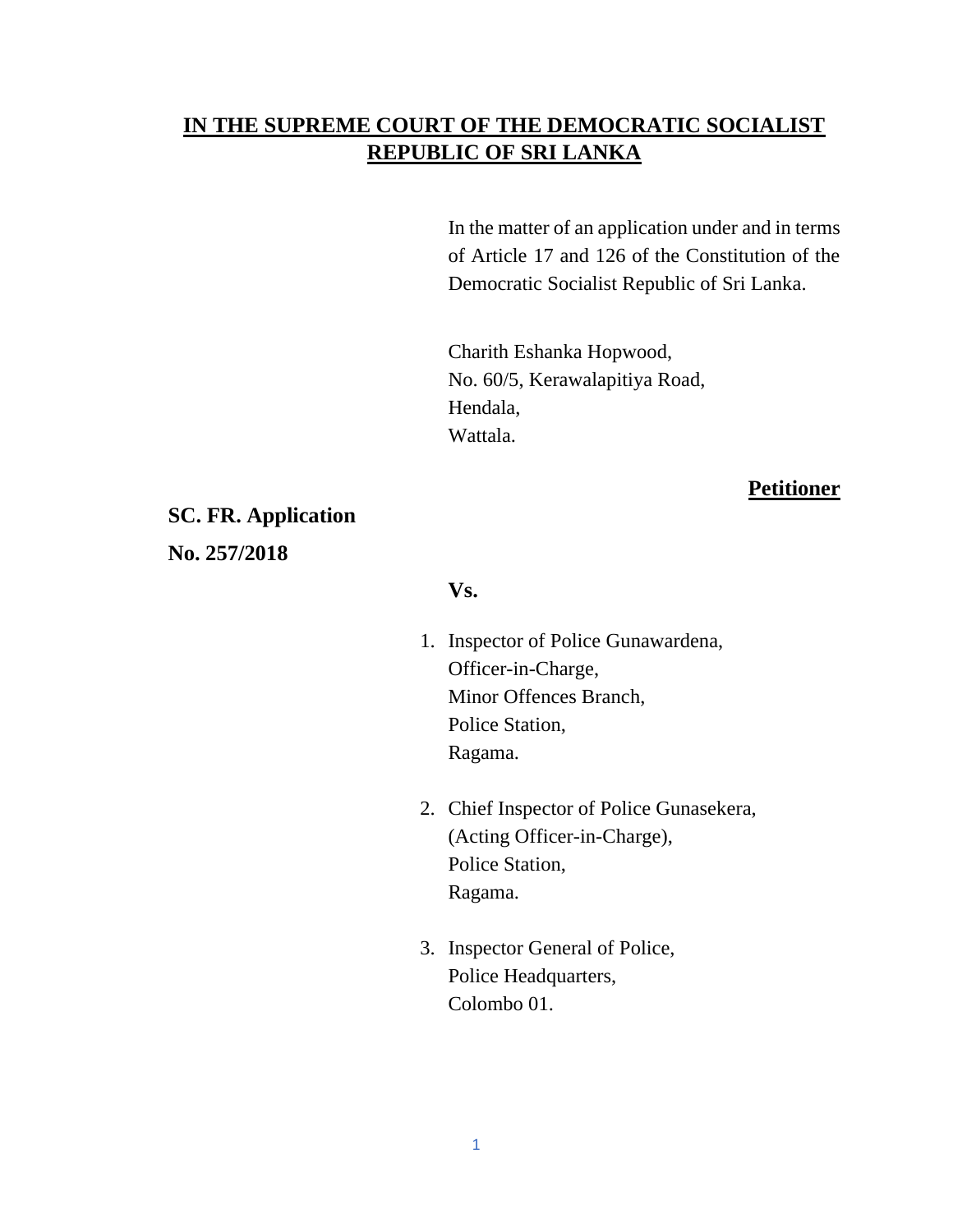4. Hon. Attorney General, Attorney General's Department, Colombo 12.

#### **Respondents**

# **Before: Justice Buwaneka Aluwihare, PC Justice E.A.G.R. Amarasekara Justice A.L. Shiran Gooneratne**

**Counsel:** Shyamal A. Collure with Prabath S. Amarasinghe, A.P. Jayaweera and Ravindra Silva **for the Petitioner.**

Ms. Induni Punchihewa, SC **for the Respondents.**

**Argued on:** 23/02/2021

**Decided on: 29/07/2021**

### **A.L. Shiran Gooneratne J.**

The Petitioner, the Chief Manager of Rainbow Garments Technologies (Pvt) Ltd. contends that his arrest and detention by the 1<sup>st</sup> Respondent, the Officer-in-Charge of the Ragama Police Station, on 18/07/2018, and producing him in the Magistrates Court of Negombo on 19/07/2018, in Case Bearing No. L. 69786, is a violation of his fundamental rights guaranteed by Article 11, 12(1), 13(1), 13(2) and  $14(1)(g)$  of the Constitution. This Court granted Leave to Proceed on 04/09/2018 to the Petitioner in respect of the alleged infringements of Article 12(1), 13(1), 13(2) and  $14(1)(g)$  of the Constitution.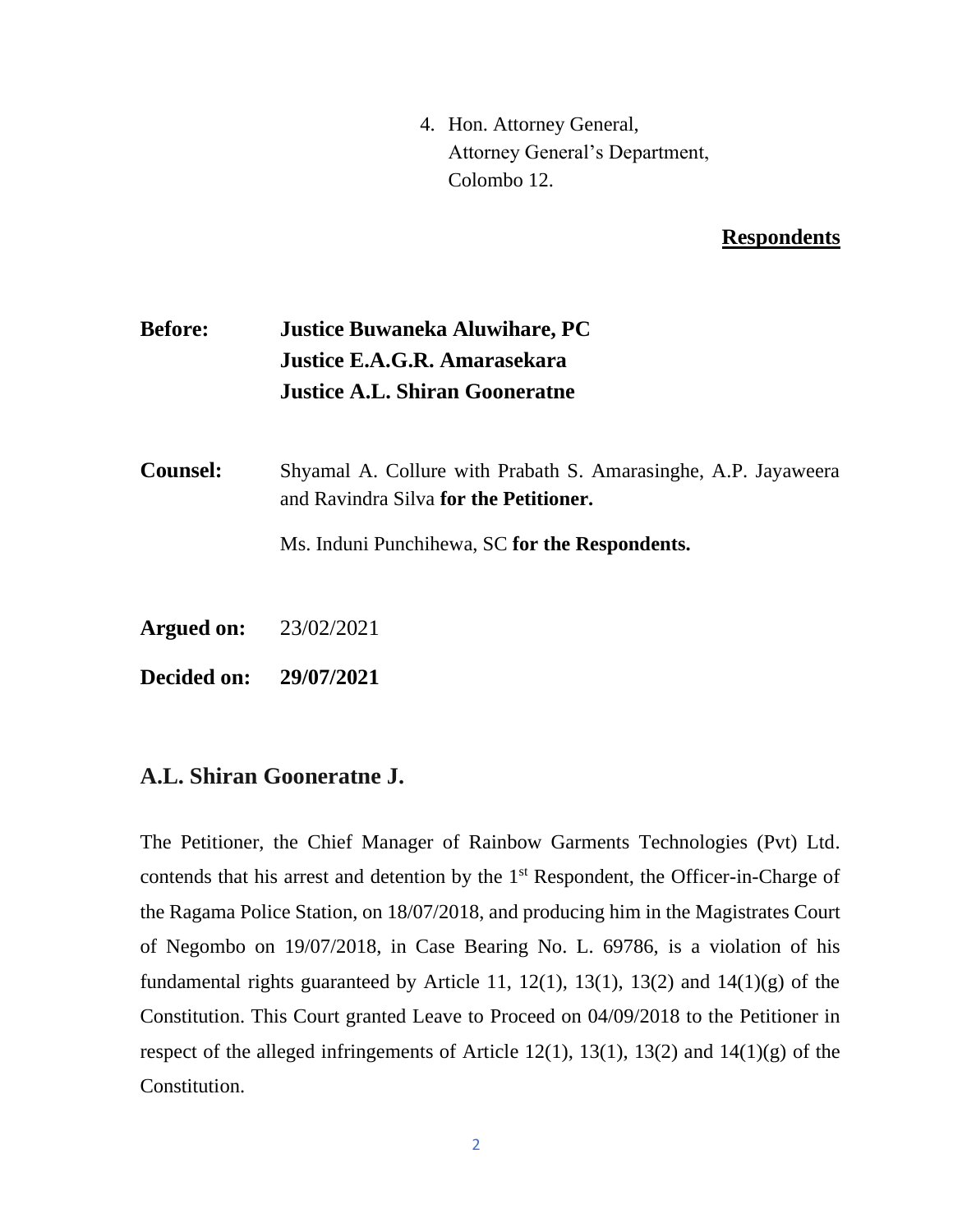The facts of the case as established from the pleadings and the documents therein are set out as follows:

Rainbow Garments Technologies (Pvt) Ltd. is a limited liability company dealing in the purchase and sale of ready-made garments from various suppliers and one such supplier was M.B. Subani Chathuri. During a business transaction, Dinesh Wimalachandra, the Managing Partner of the said company issued two cheques to Subani Chathuri, to the value of Rs. 216,150/- and Rs. 217,775/- for garments supplied to the company. Having observed that some of the garments supplied were damaged and/or defective, the company informed the said supplier to replace the said items. Since there was no response from the supplier, the company advised the respective banks to stop payment which is reflected in the cheque return notifications marked 'P8' and 'P9' endorsed as *"payment stopped by drawer"*.

The cheques marked '1R3(a)' and '1R3(b)' have been issued by the proprietor of 'Rainbow Fashion World', Dinesh Wimalachandra and not by the Petitioner. Therefore, the Petitioner contends that there can be no suspicion that the Petitioner had committed any offence arising from the complaint made by Subhani Chathuri, marked '1R1'.

The Petitioner states that on or about the first week of June 2018, on a complaint lodged by the said supplier, the 1<sup>st</sup> Respondent informed the company that a representative be present at the Ragama Police Station. Accordingly, the Petitioner and another employee representing the company informed the 1<sup>st</sup> Respondent about the events leading up to the "stop payment" of the relevant cheques. The  $1<sup>st</sup>$  Respondent by a Police message addressed to the Officer-in-Charge of the Police Station Thalangama, required Dinesh Wimalachandra, the proprietor of the company to be present at the Ragama Police Station on 18/07/2018. The Police Message marked '1R5(a)' dated 13/07/2018, confirms this position. Since Dinesh Wimalachandra was indisposed, the Petitioner responded to the Police message by presenting himself at the Police Station.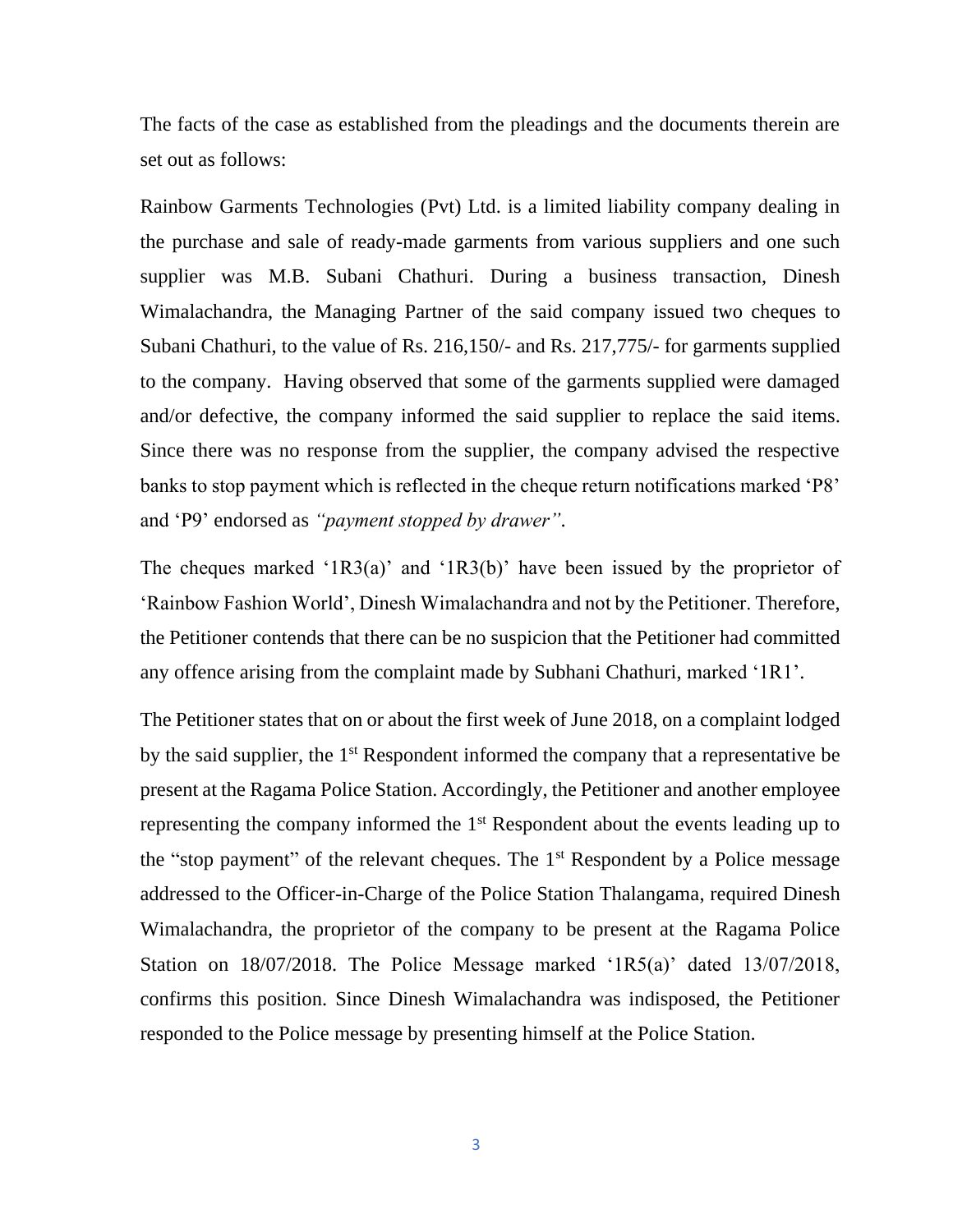The Petitioner states that he was arrested by the  $1<sup>st</sup>$  Respondent on  $18/07/2018$  and a statement was recorded around 8.30 p.m. on the same date and held overnight in the Police cell.

On 19/07/2018, the Petitioner was taken to the Negombo Magistrates Court and was produced in Case Bearing No. L. 69786 for misappropriating a sum of Rupees 646,325/- an offence punishable under Section 386 of the Penal Code. The Petitioner further claims that the  $2<sup>nd</sup>$  Respondent filed a police report dated 19/07/2018 in the Magistrates Court and moved that the Petitioner be placed in remand custody until 26/07/2018, pending further investigations. The Petitioner contends that due to immense pressure being brought about, the Petitioner was forced to pay the amount alleged to have been misappropriated and settle the case.

The Petitioner's claim as set out in the Petition is based on the following contentions.

- a) that there was no complaint lodged against him by M.B. Subani Chathuri at the Police Station of Ragama.
- b) the arrest and detention of the Petitioner at the Ragama Police Station on 18/07/2018, is contrary to the procedure established by law and therefore is illegal, unlawful, and arbitrary.

Subani Chathuri in her complaint dated 05/06/2018, marked '1R1', has clearly stated that Dinesh Wimalachandra of Rainbow Fashion World (Pvt) Ltd. had instructed the relevant banks to stop payment of cheques bearing his signature issued to her and therefore, Dinesh Wimalachandra should be summoned and questioned regarding this transaction.

In the first week of June 2018, a person introducing himself as the  $1<sup>st</sup>$  Respondent, had informed the Petitioner that a representative of the company be present at the Ragama Police Station for an inquiry in connection with the complaint lodged by the complainant.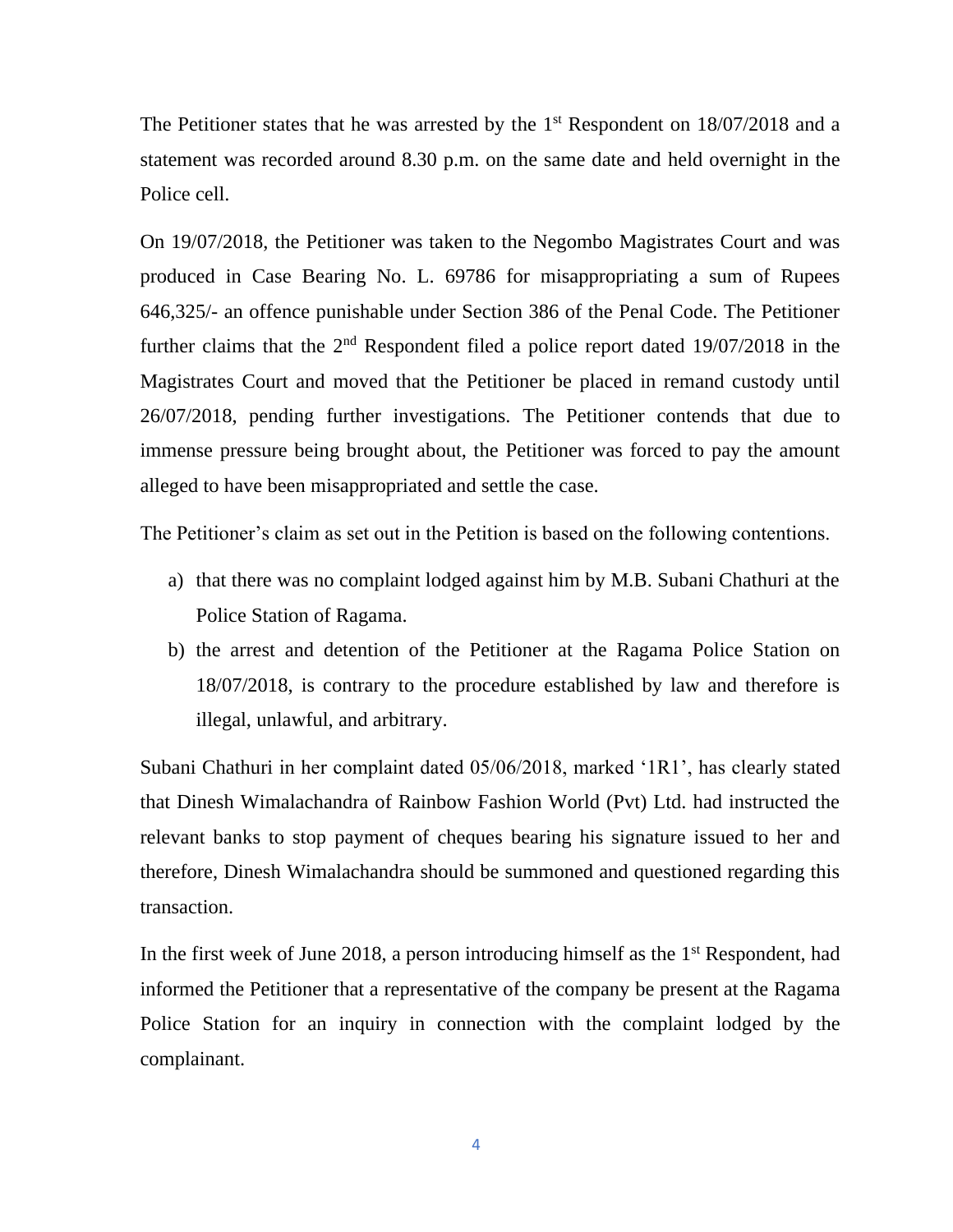At the said inquiry, The Petitioner had explained to the  $1<sup>st</sup>$  Respondent the circumstances, which led to the present situation. Thereafter, by Police message dated 13/07/2018, the 1st Respondent through the Officer-in-Charge of Thalangama Police summoned Dinesh Wimalachandra, as the accused in Case bearing No. 69786, to be present at the Ragama Police Station on 18/07/2018, in order to record a statement on a charge relating to a cheque fraud. The Officer-in-Charge of the Thalangama Police Station, by message dated 17/07/2018, marked '1R5(b)', informed the Ragama Police that Wimalachandra is not to be found in the given address and therefore, a copy of the message had been handed over to a manager of the company by the name Indika Mano. Since Wimalachandra was indisposed, the Petitioner voluntarily presented himself at the Ragama Police on 18/07/2018, around 11 a.m.

The investigation report dated  $21/06/2018$ , filed by the 1<sup>st</sup> Respondent clearly identified Wimalachandra as the suspect. According to the Police message dated 13/07/2018, Wimalachandra was required to be present at the Ragama Police Station for further investigations. However, when the Petitioner arrived at the police station on 18/07/2018, the 1st Respondent arrested him and kept him overnight in the Police cell and was produced before the learned Magistrate of Negombo on 19/07/2018. The 1st Respondent having produced the Petitioner, filed a handwritten charge sheet dated 19/07/2018, marked 'P7', and a further report moving Court to remand the Petitioner until 26/07/2018.

In paragraph 13 of the affidavit, the  $1<sup>st</sup>$  Respondent clearly states that the person wanted in connection of the alleged fraud is Wimalachandra and that he deliberately evaded investigations into the matter with no valid reason. However, relying on purchase orders marked '1R6' and '1R7', the 1<sup>st</sup> Respondent alleges that the Petitioner was a person in authority who should be responsible for the said transaction. In the affidavit tendered to Court the 1st Respondent has contended that the Petitioner was arrested due to the "continuous evasion of Dinesh Wimalachandra".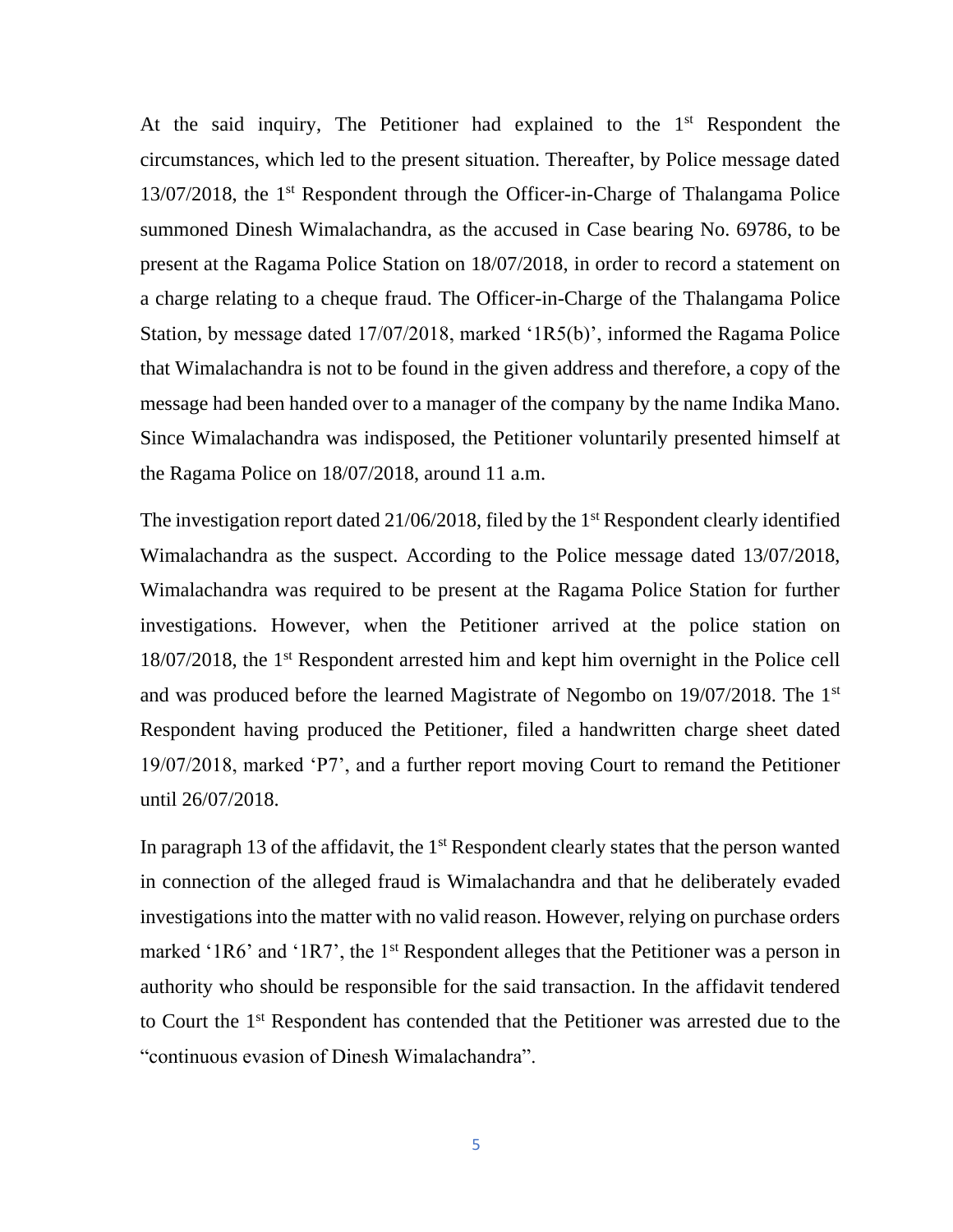*Section 23(1) of the Code of Criminal Procedure Act* sets out the procedure in making an arrest of a person, *inter alia*, it states,

*"in making an arrest the person making the same … shall inform the person to be arrested of the nature of the charge or allegation upon which he is arrested."*

The Explanation provided in *Section 23(1) of the Code of Criminal Procedure Act* states thus;

*"Keeping a person in confinement or restraint without formally arresting him or under the colourable pretension that an arrest has not been made when to all intents and opposes such person is in custody shall be deemed to be an arrest of such person".* 

In *Tuduge Achalanka Srilal Perera Vs. Police Sergeant Ananda & Other S.C. (F/R) App. No. 198/2011,* the Court held that,

*"Every arrest by a police officer, attracts Section 23 (1) of the Code of Criminal Procedure Act and it is mandatory that the person arrested should be informed of the nature of the charge or allegation upon which he is arrested. A bare assertion that the arrest is in accordance with the procedure established by law, falls far short of the standard expected of the applicable legal provision."*

In order to justify the arrest of the Petitioner, the  $1<sup>st</sup>$  Respondent relied on an affidavit dated 12/03/2019, marked '1R4' made by the Attorney-at-Law who represented the complainant at the inquiry held at the Ragama Police. The Attorney in her affidavit states that the Petitioner in his capacity as a manager of the company had signed the documents relating to the transaction and accordingly did undertake to pay the monies due to the complainant. The Attorney further states that the Petitioner who is an authorized person of the company was represented by an Attorney-at-Law at the said inquiry, undertook to settle the amount due to the complainant.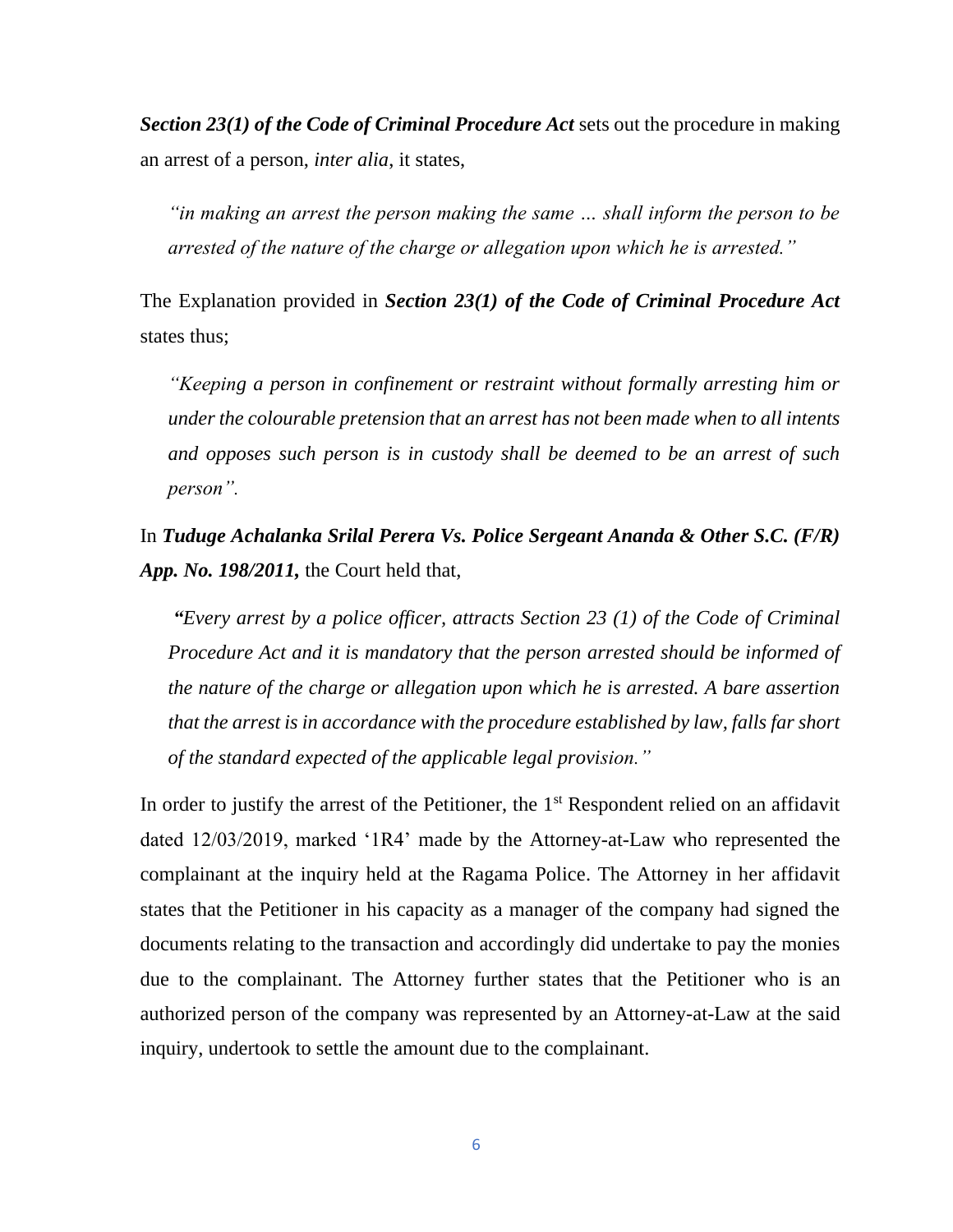The Petitioner denies that he was represented by an Attorney-at-Law and also deny that he had the capacity to settle such disputes.

The arrest and detention of the Petitioner on  $18/07/2018$  is justified by the  $1<sup>st</sup>$ Respondent on the basis that the Petitioner was a person in authority (manager) of the said company. The 1<sup>st</sup> Respondent relied on the statement made by the complainant and the affidavit made by the Attorney-at-Law who is alleged to have accompanied the complainant to the Ragama Police.

The complaint dated 05/06/2018 was against Wimalachandra.

According to the investigation report dated 21/06/2018, Wimalachandra was the suspect in Case Bearing No. L.69786, pending before the Magistrates Court of Negombo. On 19/07/2018, a further investigation report together with a handwritten charge sheet was filed and the Petitioner was produced in Court as the accused in the aforesaid case. The 1<sup>st</sup> Respondent produced the Petitioner before the learned Magistrate and made an application to remand the Petitioner pending further investigations.

The learned State Counsel submitted that the Petitioner was arrested in terms of *Section 32(1)(b) of the Code of Criminal Procedure Act* and justifies the arrest on the basis that:

*"a reasonable complaint has been made or credible information has been received or a reasonable suspicion exists",*

to arrest the Petitioner and therefore the arrest and detention of the Petitioner was according to procedure established by law.

In an application for a Writ of Habeas Corpus, H. N. G. Fernando, C.J. in *Gunasekara vs. De Fonseka, (1972) 75 NLR 246 at p. 250* stated as follows**,**

*"Only if a person is informed of the ground for his arrest, or in other words, of the offence which he is suspected, that he will have the opportunity to rebut the*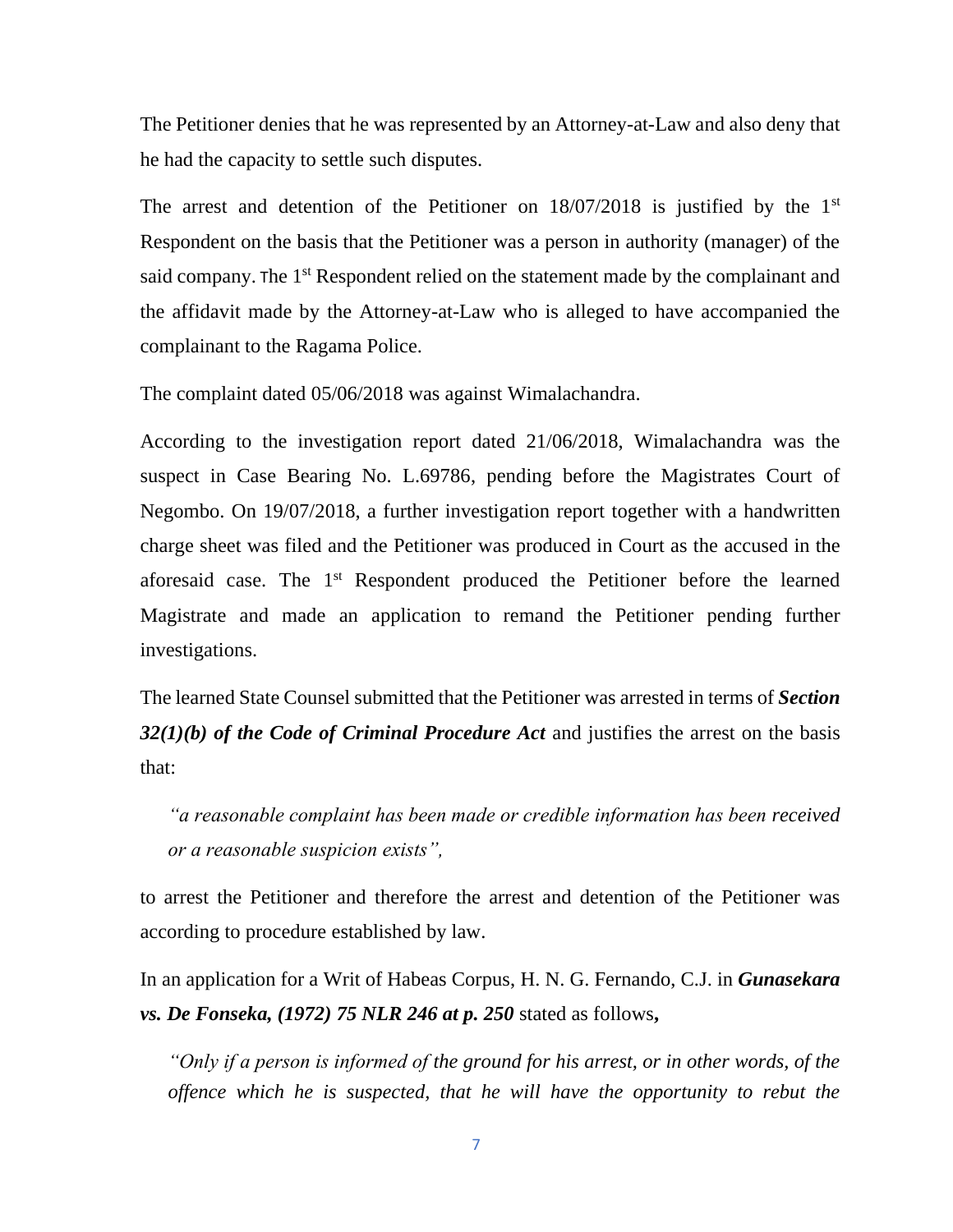*suspicion or to show that there was some mistake as to identity"* ---- *"exceptional cases in which the requirement will not apply, particularly cases in which it is obvious in the circumstances that a person must necessarily know why he is being arrested. Examples of such cases are found in paragraphs (a), (c), (e) and (f) of s. 32 (1) of the Criminal Procedure Code."*

Therefore, an arrest made in terms of Section 32 (1) (b) would not be within the said exception.

In *Guneththige Misilin Nona and others vs. P.C. Muthubanda, (10312), Police Station, Moragahahena and others (S.C. (F/R) No. 429/2003),* Shiranee Thilakawardana J. cited with approval the case of *R vs. Howell (1981) 3 All ER 383,* where Watkins LJ, observed on the English Common Law power to arrest for breach of peace as follows:

*"The public expects a Policeman not only to apprehend the criminal but to do his best to prevent the commission of crime, to keep the peace in other words. To deny him therefore, the right to arrest a person who he reasonably believes is about to breach the peace would be to disable him from preventing that of which might cause serious injury to someone or even to many people or to property. The common law, we believe, whilst recognizing that a wrongful arrest is a serious invasion of a person's liberty, provides the Police with this power in the public interest. In those instances of the exercise of this power which depend on a belief that a breach of the peace is imminent it must be established that it is not only an honest, albeit mistaken belief but a belief founded on reasonable grounds"*

The investigation reports filed in Court did not cast any reasonable justification to arrest the Petitioner as a suspect in the case.

The Petitioner as a manager of the company, on notice, willingly participated at the inquiry held by the 1<sup>st</sup> Respondent, in the absence of Wimalachandra, due to ill health. However, the 1<sup>st</sup> Respondent without any reasonable suspicion detained the Petitioner over night at the police cell and produced him before the Magistrate on the following day.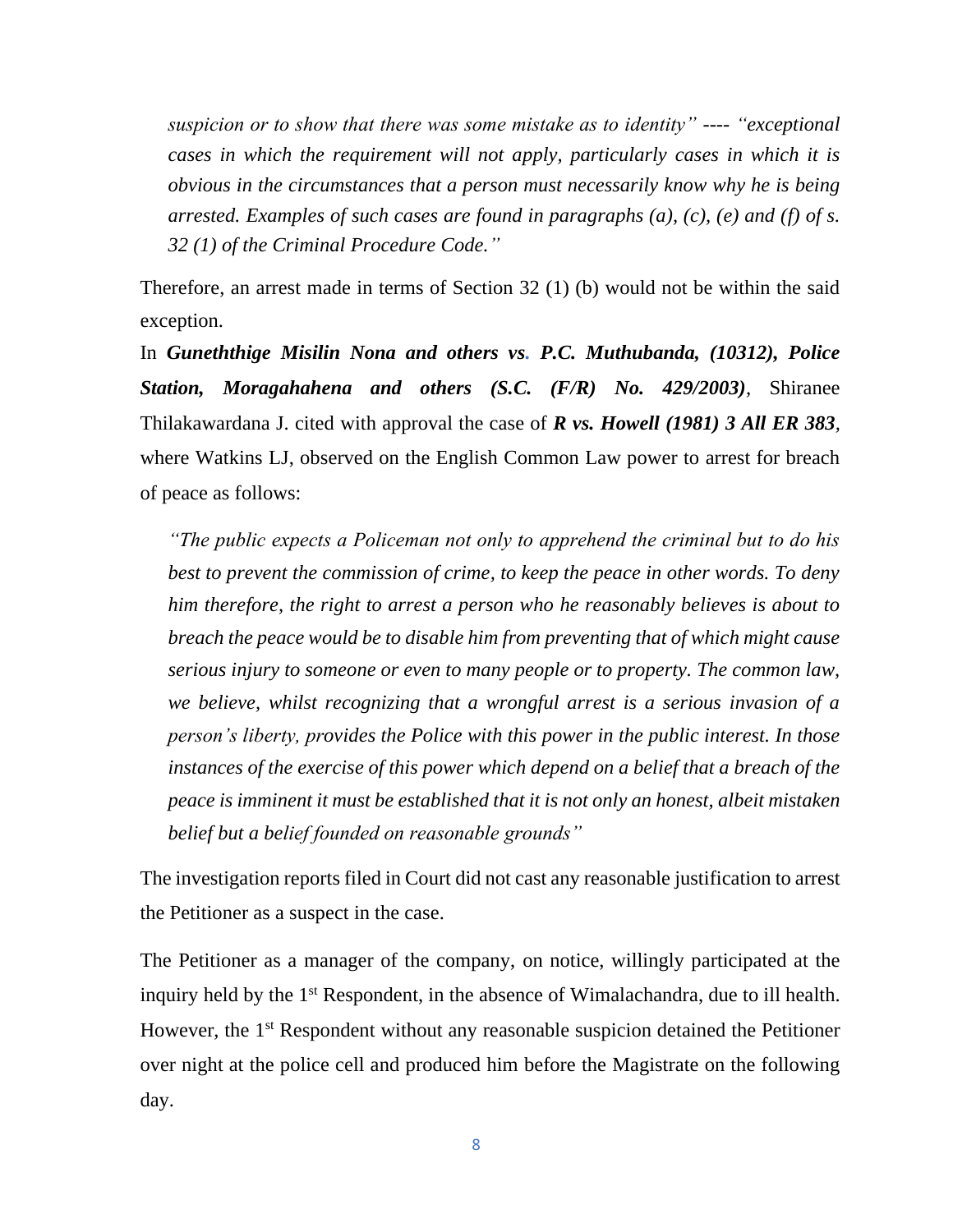**Dicey** defines the right to personal liberty as:

*"a person's right not to be subjected to imprisonment, arrest or other physical coercion in any manner that does not admit of any legal justification" Guneththige Misilin Nona and others vs. P.C. Muthubanda, (10312), Police Station, Moragahahena and others (supra)*

Rights of an arrested person was discussed in the case of *Joginder Kumar vs. State of UP and others, (AIR 1994 SC 1349)* where the Indian Supreme Court observed that:

*"a person was not liable to arrest merely on the suspicion of complicity in an offence and there must be some reasonable justification in the opinion of the police effecting the arrest that such arrest was necessary and justified".*

In *Gamlath vs. Neville Silva and others (1991) 2 SLR 267,* having observed that,

*"a suspicion is proved to be reasonable if the facts disclosed that it was founded on matters within the police officer's own knowledge or on statements made by other persons in a way which justify him giving them credit", (Baba Appu vs. Adan Hamy).*

Kulatunga, J. held that;

*"The observance of the procedure for arrest without a warrant is now a constitutional right under Article 13(1) of the Constitution which guarantees freedom from arrest. The information on which the arrest is based must be credible by the application of the objective test. An arrest based purely on the subjective satisfaction of the police officer would be arbitrary and in violation of Article 13(1)".* 

The first investigation report dated 21/06/2018, or the subsequent police messages by the 1st Respondent does not cast an aorta of reasonable suspicion or a reasonable complaint of the commission of the offence against the Petitioner. To the contrary, the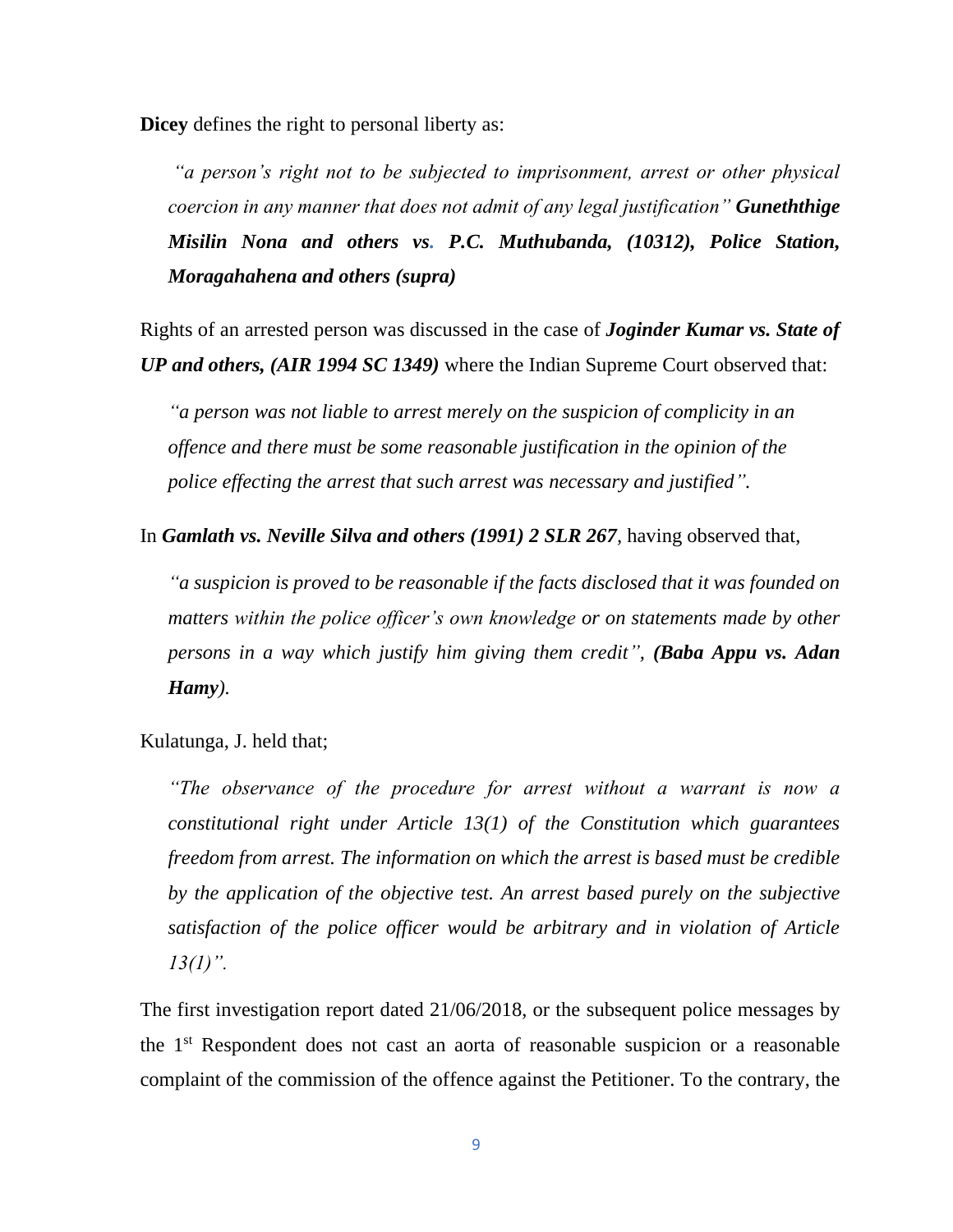police message dated 17/7/2018, states that Wimalachandra is required to be present in the Negombo Magistrates Court on 18/07/2018. Therefore, there was absolutely no justification for the 1st Respondent to arrest the Petitioner on 18/07/2018.

*In Channa Peiris and Others Vs. Attorney General and Others (1994) 1 SLR 1 at page 47* the Court held, thus:

*"However, the officer making an arrest cannot act on a suspicion founded on mere conjecture or vague surmise. His information must give rise to a reasonable suspicion that the suspect was concerned in the commission of an offence for which he could have arrested a person without a warrant. The suspicion must not be of an uncertain and vague nature but of a positive and definite character providing reasonable ground for suspecting that the person arrested was concerned in the commission of an offence."* 

It is the position of the Petitioner that his statement was recorded around 8.30 p.m. on 18/07/2018, and thereafter he was detained in the Police cell. The 1<sup>st</sup> Respondent admits that the Petitioner did make a statement to the Police. The statement made by the Petitioner could have undoubtedly shed more light to the events which culminated in his arrest. Despite a direction given by court to tender the said statement together with the investigation notes before the date fixed for hearing, the  $1<sup>st</sup>$  Respondent has failed to do so. (vide Journal entry dated 04/09/2018). Therefore, the grounds upon which the Petitioner was arrested as contended in the affidavit of the  $1<sup>st</sup>$  Respondent are not supported by evidence.

The 1<sup>st</sup> Respondent was better placed to tender such documents to prove his bona fides and to vindicate himself from the alleged arbitrary arrest, which he failed to do, for reasons best known to him.

The 1<sup>st</sup> Respondent does not deny the arrest of the Petitioner nor his detention overnight. However, there is no formal arrest of the Petitioner on record nor reasons for his arrest made known to him.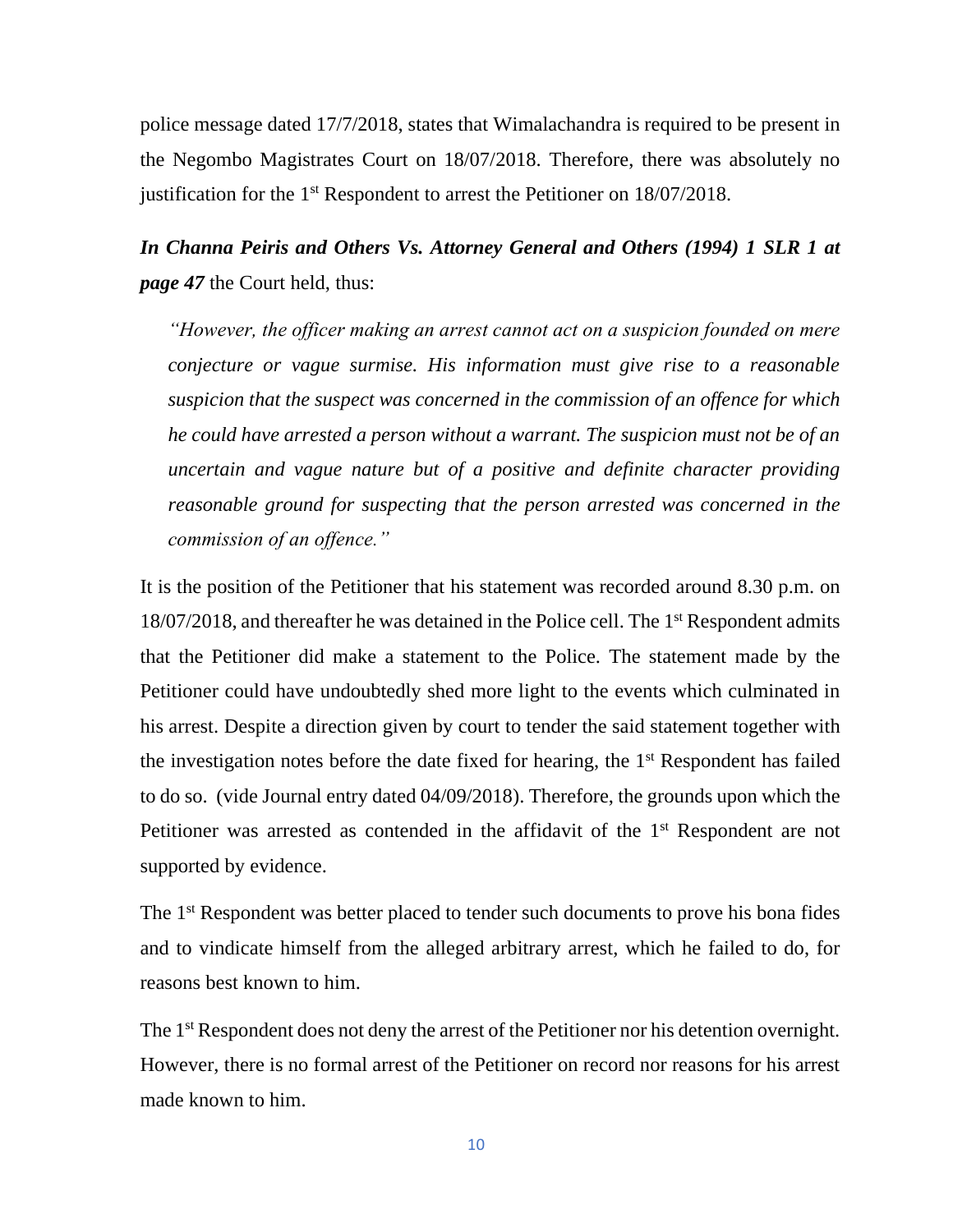The allegation upon which the Petitioner was arrested is described by the  $1<sup>st</sup>$  Respondent in **Paragraph 15** of his Affidavit as:

*"all attempts to get Wimalachandra down failed. Wimalachandra purposely evaded such inquiries. The Petitioner appeared at the Police Station each time when Wimalachandra was summoned".* 

This clearly, *"inter alia"* shows that the 1<sup>st</sup> Respondent was aware that the Petitioner presented himself at the police station on notice to represent the interest of Wimalachandra.

Sharvananda C.J. in his "**Treatise on Fundamental Rights in Sri Lanka"** (page 141) observed as follows;

*"The requirement that the person arrested should be informed of the reason for his arrest is a salutary requirement. It is meant to afford the earliest opportunity to him to remove any mistake, misapprehension or misunderstanding in the mind of the arresting authority and to disabuse the latter's mind of the suspicion which triggered the arrest and also for the arrested person to know exactly what the allegation or accusation against him is so that he can consult his Attorney-at-Law and be advised by him......" (Tuduge Achalanka Srilal Perera Vs. Police Sergeant Ananda & Others (S.C. (F/R) Application No: 198/2011)*

*In Landage Ishara Anjali & Other Vs. Waruni Bogahawatte & Others (2019), SC (FR) Application No. 677/2012*, the Supreme Court elaborating on the scope of Article 13(1) stated as follows:

*"Article 13 (1) of the Sri Lankan Constitution declares the rights relating to personal liberty and criminal procedure. It reads;*

*"No person shall be arrested except according to procedure established by law. Any person arrested shall be informed of the reason for his arrest."*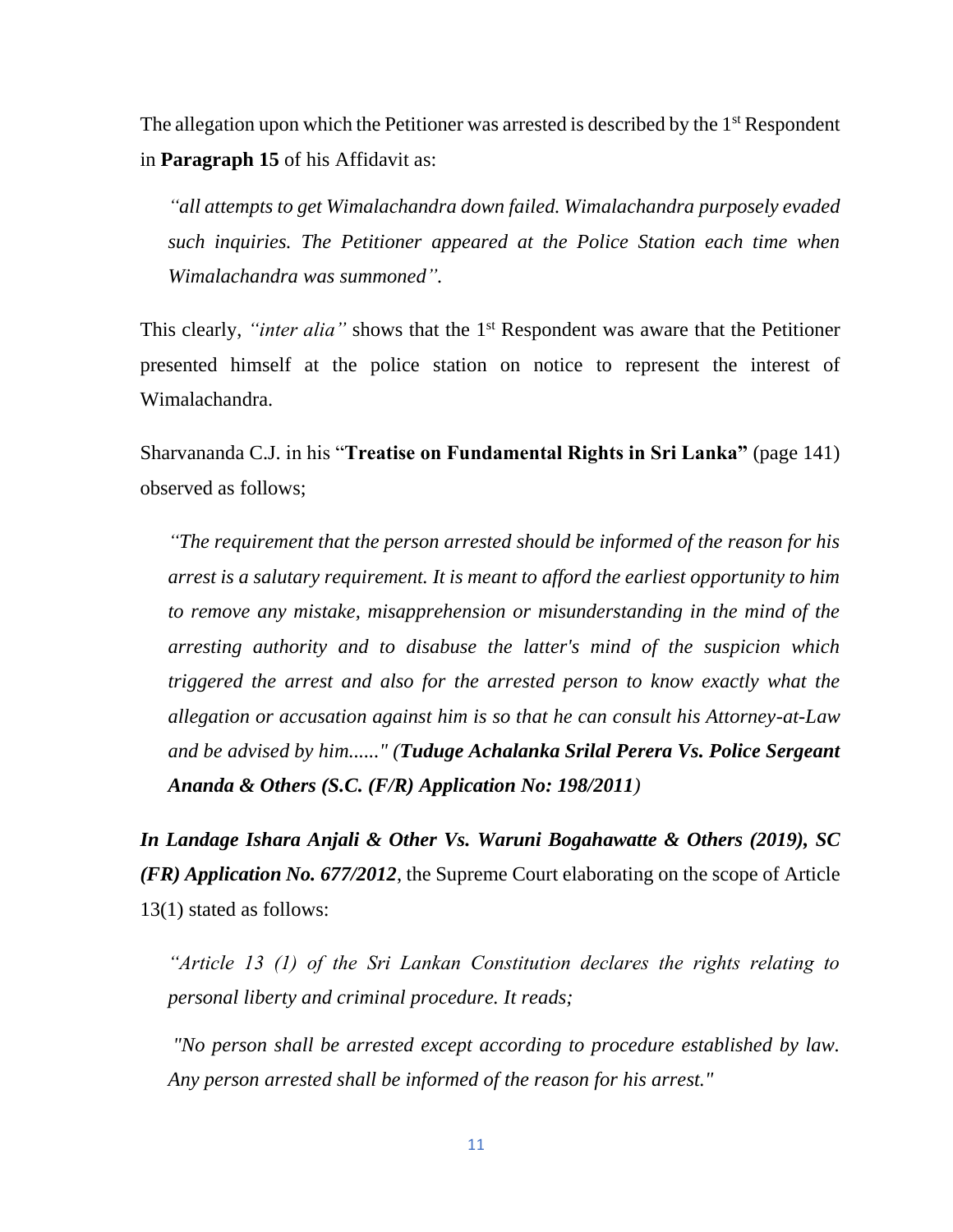*The Article guarantees freedom from arbitrary arrest and mandates that any deprivation of liberty should strictly follow the procedure established by law. These procedural safeguards are set in place to avoid rule by whim or caprice and to prevent the abuse of judicial process for individual gain and for political purposes."*

This Court in several previous judgments have very clearly held that taking a person into custody and detaining for the purpose of procuring evidence in the circumstances of the case, to obtain their assistance to locate another person, as a first step in the process of bringing criminal suspects to justice or any other deprivation of personal liberty amounted to be violative of Article 13(1) of the Constitution. **(***Weragama vs. Indran and others, SC application 396 and 397/93 SC minutes 24 February 1995, SC application 27/88 SC minutes 6 April 1990)*

This is not a case of mistaken identity. The 1<sup>st</sup> Respondent was aware that the person under investigation was not the Petitioner. When all attempts to arrest the person under investigation failed, the  $1<sup>st</sup>$  Respondent without any reasonable explanation, arbitrarily exercised his power to detain and arrest the Petitioner. By not following the procedure established by law, the 1<sup>st</sup> Respondent deprived the Petitioner of knowing the nature of the offence or the reason for his arrest. Therefore, the 1<sup>st</sup> Respondent has failed to satisfy this Court that the arrest and detention of the Petitioner was in accordance with the procedural and substantive safeguards provided by law. In all probability, the 1<sup>st</sup> Respondent connived with the complainant to arrest and detain the Petitioner to place him under restraint in order to force a settlement of the money due to the complainant. The 1<sup>st</sup> Respondent's conduct depriving the Petitioner of his personal liberties, as noted above, cannot be condoned by this Court.

In all the above circumstances, the Court observes that the deprivation of personal liberty of the Petitioner amounts to a violation of Article 13(1) of the Constitution for which the 1<sup>st</sup> Respondent should be personally responsible. Therefore, the Petitioner is entitled for an order for relief.